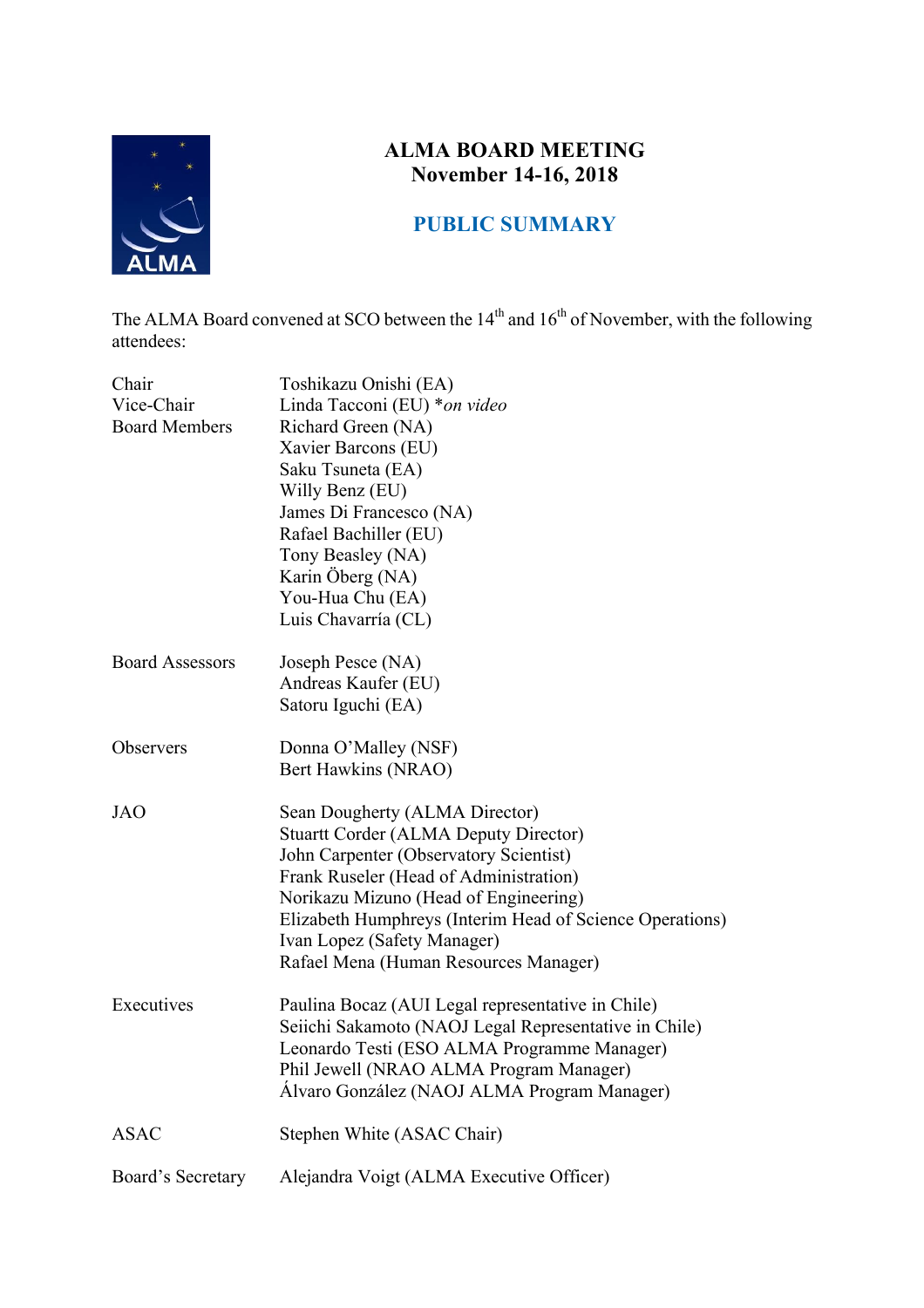### **PUBLIC SUMMARY**

The ALMA Board held its November 2018 meeting, at the Santiago Central Office (SCO), Chile.

The Board's Chair, Dr. Onishi, welcomed the new Board Assessor appointed by NSF, Joseph Pesce and expressed the Board's appreciation to Rafael Bachiller, who was attending his last Board meeting as an ESO member.

Dr. Onishi also welcomed Alvaro Gonzalez, the new East Asia ALMA Program Manager and Stephen White, the new ASAC Chair, who were attending their first Board meeting; and Donna O'Malley from the NSF and Bert Hawkins from NRAO, who attended the meeting as NA observers.

In addition to other matters, during the meeting the Board:

- 1. Approved the 2019 ALMA Budget;
- 2. Noted the 5-year forward look for planning purposes;
- 3. Reappointed Kotaro Kohno and appointed Anne Dutrey and Mario Tafalla as ALMA Science Advisory Committee (ASAC) members for the next three years;
- 4. Concurred with the provisional schedule and scope proposed for the 2019 ALMA International Visiting Committee that will assess the operational and scientific status of ALMA;
- 5. Concurred with the Chilean Government's request for collaboration in order to create a Chilean Archive, as part of the Chilean Data Observatory initiative.

#### **ALMA Overview**

The Board noted the presentations given by the ALMA Director and Deputy Director, regarding the latest activities, achievements and challenges at ALMA since April 2018, including:

- The excellent scientific performance, both regarding the PI observation efficiencies and the publications rate (over 1,000 publications), showing outstanding scientific results;
- Data delivery rates, which are rapidly reaching the target of 90% data for standard modes being delivered within 30 days;
- A record number of proposals, approaching 2,000, for Cycle 6 that pose some operational challenges for the review process;
- The major milestone of having all 66 antennas available for science at beginning of cycle 6;
- Infrastructure essentially complete, with the opening of the new Residencia earlier in the year and the Multi-purpose enclosed sports facility currently under construction;
- The near flawless start of Cycle 6.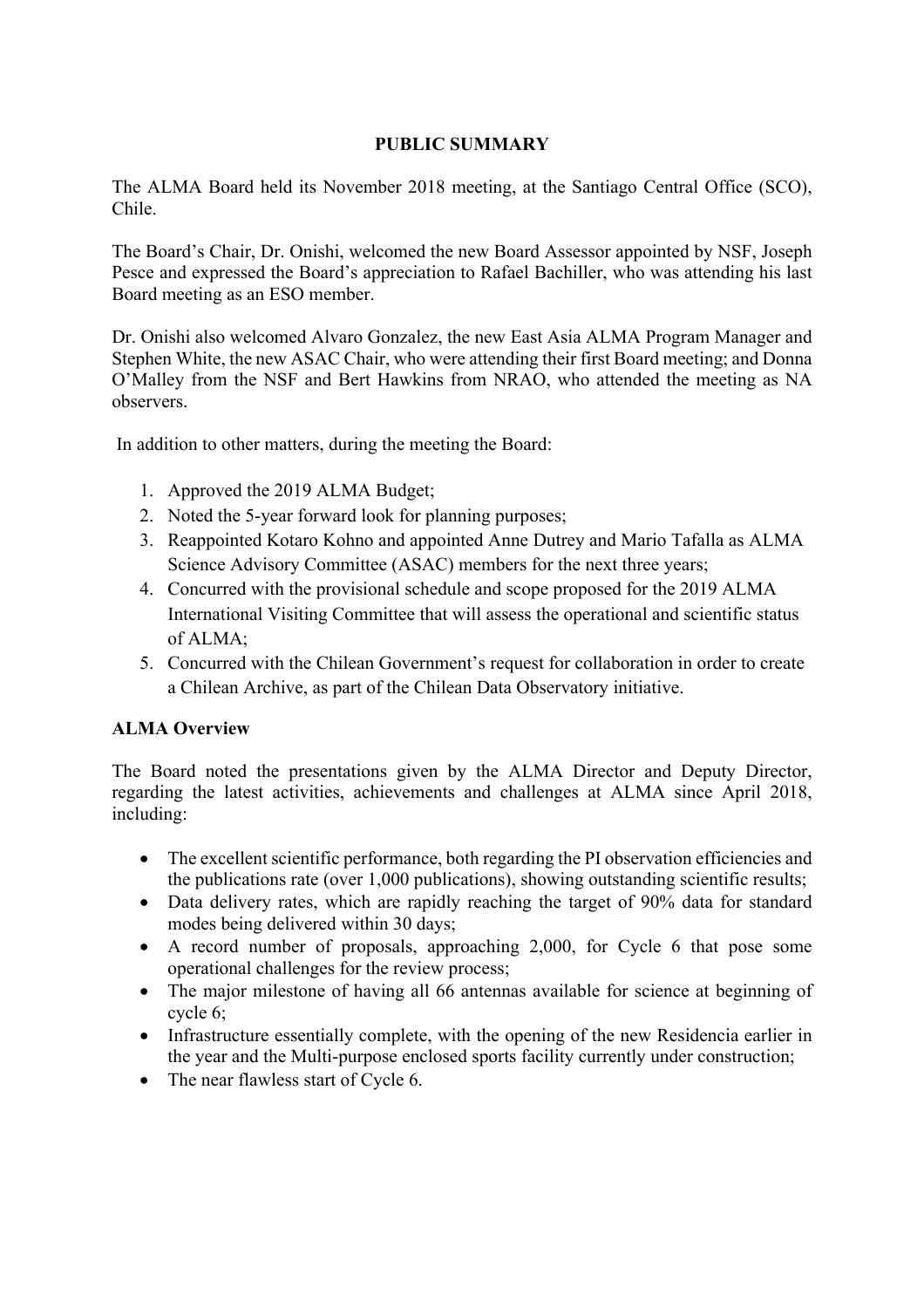#### **Scientific Matters**

The Board noted the presentations given by the Observatory Scientist, the Chair of the Board's Science Committee and the Chair of the ASAC, regarding:

- Number of submitted proposals and the total time requested, both of which continue to increase;
- Oversubscription, which increased in all regions;
- Four large programs that were selected for Cycle 6 (446 h on  $12m + 46$  h on 7m);
- New capabilities and 300 hrs more observing time coming in cycle 7, i.e. Band 7 on 12-16 km baselines, spectral scans, solar continuum, polarization and passive phasing.
- July 2019 APRC for Cycle 7 to be held in Atlanta, which will have an increased number of panels from 18 to 25.
- Discussions ongoing for new approaches in the ALMA Proposal Review to reduce potential unconscious biases.
- Supplemental call of proposals for Cycle 7 ALMA Compact Array, with a pilot distributed proposal peer review process.
- The ASAC feedback regarding the scientific and technical performance of the observatory.
- The importance of advertising remarkable high frequency observations to encourage more of these proposals from the communities.

#### **Financial Matters**

The ALMA Board noted the reports of the ALMA Budget Committee regarding the 2018 budget execution and projections to the end of the year and the long-term planning. The Board approved the 2019 ALMA Budget, for both on and off-site operations and development, and noted the 5-yr forward look for planning purposes

#### **Safety**

The Board noted the JAO Safety Manager's presentation regarding the latest events since April 2018. The Board expressed its appreciation to the JAO for the substantial progress that had resulted from its efforts over the past years, and noted the resilience of the OSF and the response of the staff in the face of very extreme weather in mid-2018.

#### **Human Resources**

The Board noted the JAO Human Resources Manager's presentation regarding the JAO HR status, statistics and key performance indicators and especially welcomed the ongoing initiatives regarding diversity and inclusion at the JAO.

#### **2019 ALMA International Visiting Committee**

The Board concurred with the preliminary schedule and scope for the 2019 ALMA International Visiting Committee's assessment, stressing the importance of the appraisal, particularly on ALMA's performance towards accomplishing its original and new science goals.